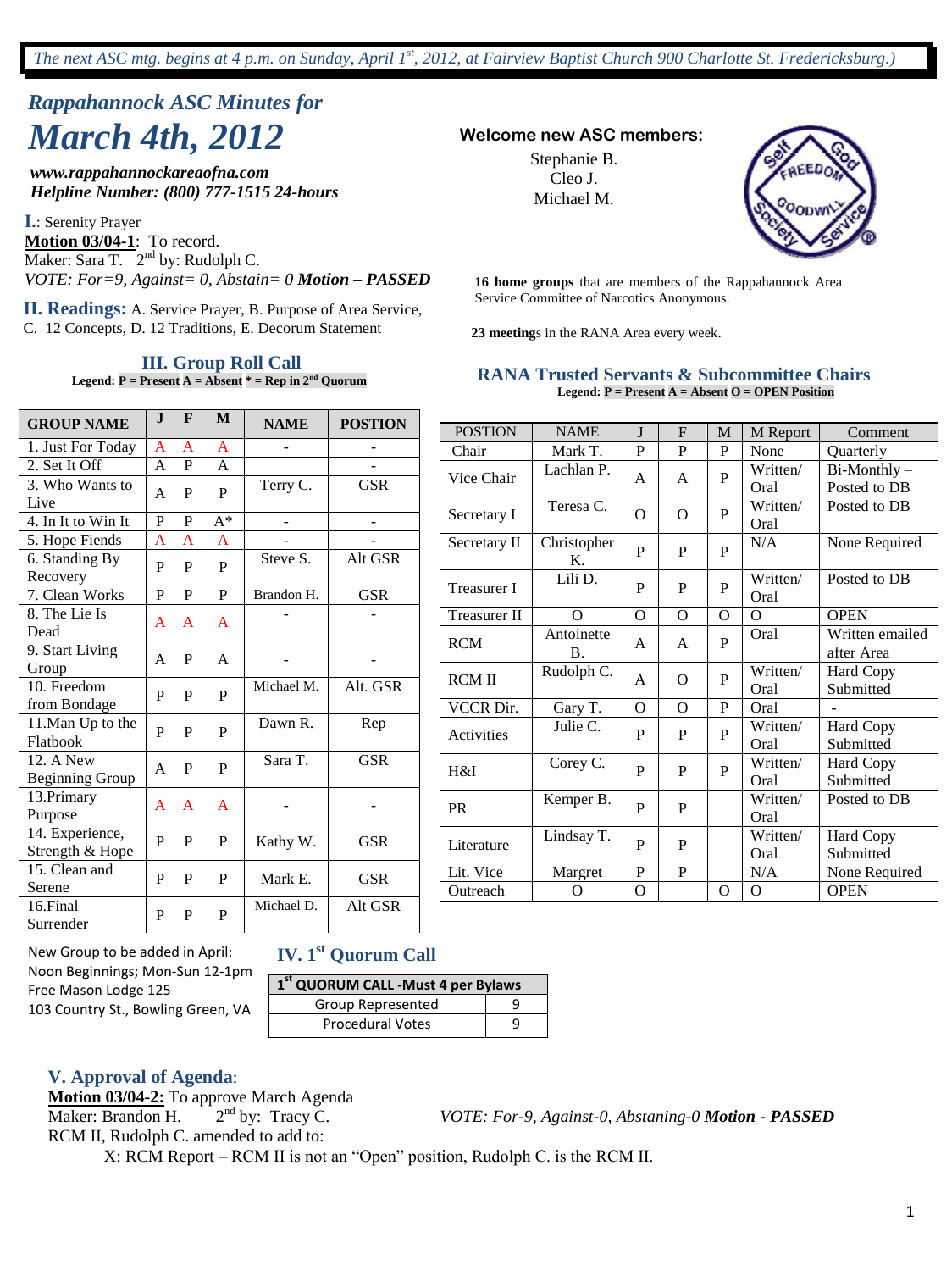### **VI. Approval of Minutes**:

#### **Motion 03/04-3(Dec '11), 4 (Jan '12), 5 (Feb '12):** To approve Minutes; Dec '11-Feb '12

Maker: Brandon H.  $2<sup>nd</sup>$  by: Tracy C. nd by: Tracy C. *ALL VOTES: For2, Against-0, Abstaning-0 Motion - FAILS* Discussion (Sara T./Teresa C./Dawn R./Kathy W./Tracy C.): *Sara did not get any emailed minutes, email address was correct, could have gone into "spam". Dawn R. assisted Secretary I, Teresa C. by confirming current, correct and collecting updated email addresses. Tracy C. asked to receive a hard copy, Teresa C. confirm she will call Tracy to arrange dropping of hard copies of Dec "11, Jan "12 and March "12 – Feb "12 copy was given in Group folder at March ASC. Kathy W. did receive them in email but had a technical difficulties and therefore was not able to read or give them to her group, Experience, Strength and Hope. These motions will be tabled to April.*

### **VII.-X. Administrative Reports**

#### **VII. Secretary Report**: Given by Secretary I, Teresa C.

*Good Afternoon RANA!*

*Thank you again for trusting the new girl in town as your servant and electing me to the position of Secretary I.* 

*February was a busy and productive month! Lili D., Mark T., Christopher K. and I met at Starbucks in Fredericksburg last Saturday, February 25th for Paper Working Day. Thank you to Matt J. for the personal attention to our needs that morning. I am happy to report the Rappahannock Area is now current on all Minutes as Dec "11, Jan "12 and Feb "12 minutes have been submitted to this Body for approval. As I mentioned in the email I sent with the February Minutes and Open positions on 2/13 I took the liberty of changing the format in an effort to save space resulting in less pages while preserving the recorded order of the meeting. So far the feedback from members has been positive, and I appreciate that, however I am interested in serving this body"s group conscience so please do not hesitate to give me any and all feedback! As some portions of the minutes were paraphrased be sure to read them and let me know if they are accurate, especially if your name is mentioned! Per the Bylaws, IF I have your most recent email address you will receive the minutes within two weeks of Area so that you will have plenty of time to review, get the record straight and most importantly bring the work of this body back to home groups, keeping all members informed and engaged in their Area! I will be passing around the most recent contact list of member"s phone numbers and email addresses. Please be sure to check the list and update this information if necessary so I can get the minutes to you.* 

*To keep the record straight and this volunteer job as streamlined as possible, please adhere to the Bylaws and submit your reports to me in written form. This includes GSRs, Admin. and Subcommittee members. Some subcommittee members have emailed the reports they have read at Area to me or posted them to the Drop Box – that was great! Thank you, Thank you! In an effort to make this easier for all I will be making an attempt to redesigning some of the report forms in the next few months – if they make it easier for all great, if not the current forms will stand, of course.*

*I spoke to Kemper, PI Chair, regarding posting the minutes to the RANA website and would like to get feedback today to see if the body thinks this is a good idea so that all members will be able to access and read the minutes. Kemper and I did not think this required a vote; however we thought it best to ask.* 

> *Thank you for my recovery ~ Teresa C., RANA Secretary I*

#### No Discussion

#### **VIII. Vice Chair Report**: Given by Vice Chair, Lauchlan P.

*First and foremost I would to thank my hp and the area for allowing to server at this position. I was unable to attend subcommittee meetings last month. I was asked to find a location for last month's Area and was and was not in attendance due to technical difficulties but I will ensure that does not happen again while serving out the remainder of my commitment. I will make a better attempt to make some subcommittee meetings, make some schedule adjustments. I hope to not have any more absences and I will try to meet the requirements to the best of my ability.* 

*Thank you for allowing me to serve. Love and respect.*

#### No Discussion

### **IX. Treasurer Report**: Given by Treasure I, Lili D.

\*See *Appendix A* on page 9 for detailed report of Feb 2012 business given at Mar 2012 ASC.

*In February we had a beginning balance of \$3,631.52. We took in from group donations, literature sales, 7th Tradition and monies returned, a total of \$559.98. Total expenses were 309.96 which gave us a balance of \$3882.54 before adding in the checks that were not cashed totaling \$50.00, motion passed last month – the new balance does match the check book and the bank - \$3,932.54. I will be bring two new motions today to pay rent for Area to Fairview Baptist Church for the first three months of the year. Also Web.com is our host for our website and it is challenging to deal with them when it comes to money. We had a conversation were we agreed to pay the entire year and they ended up charging Kemper, PI Chair, credit card for 13 months. I have the check here that was intended to go them, however we will not be paying them twice, so I have a motion here to void this check and issue a new check to Kemper for that same amount.* No Discussion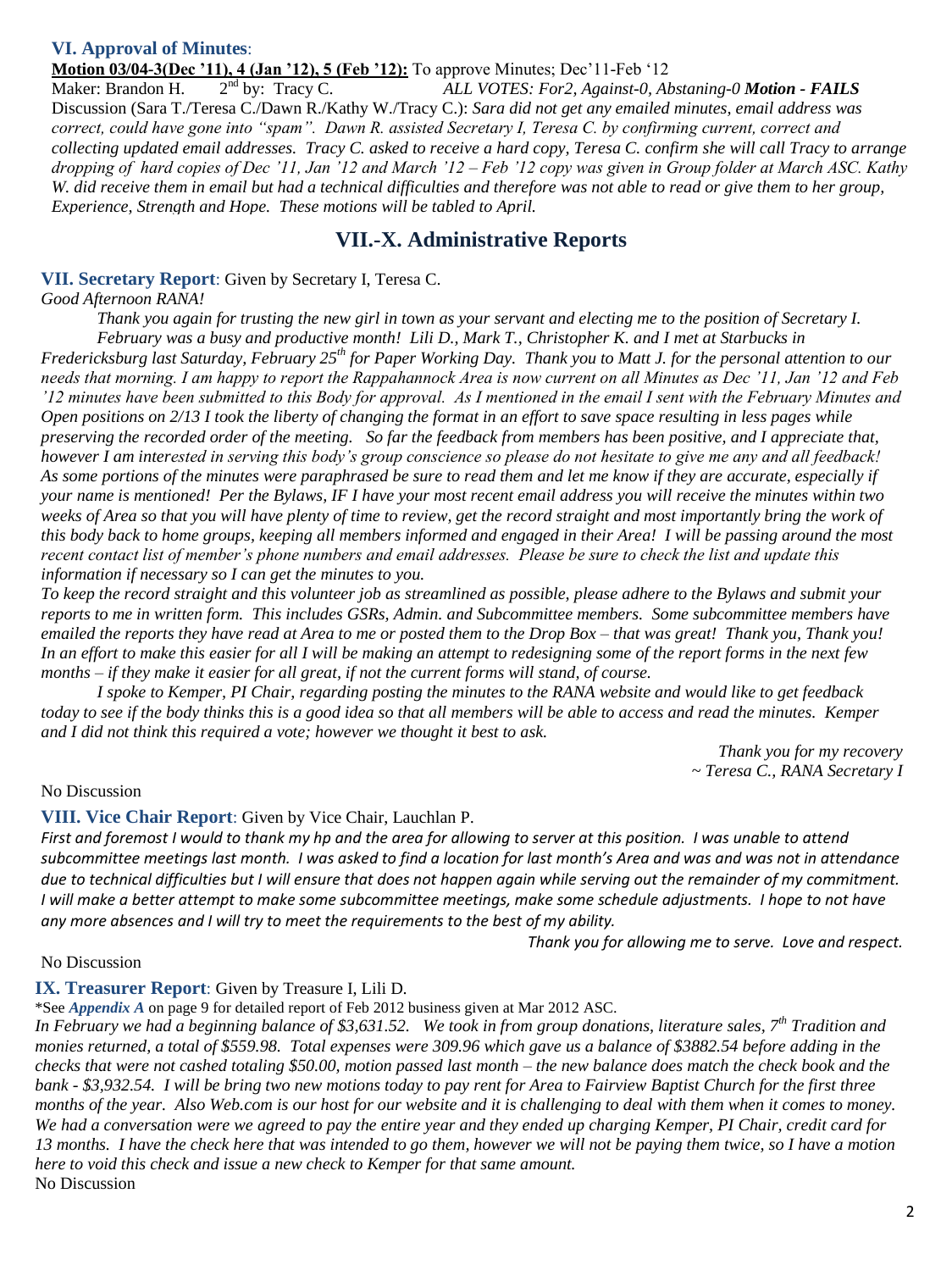#### **X. RCM Report**: Given by RCM II, Rudolph C. *\*See pages 6-7 for RCM I Report Dear ASC,*

*I would like to Thank You for electing me as RCM II and even through it is going to be challenging and a new experience in service I will perform it at the best of my ability. I would also like to inform this body that at the RSC which was held on February 18, in Charlottesville I was unable to attend do to me being very exhausted from working a double at work but I would like to inform you that I did attend the CAR Workshop on February 25, 2012 that wasn"t mandatory for me but rather for GSR"s in our area which by the way not one GSR from our area attended.*

*In regards to that CAR Workshop, me and another addict have made a God conscious to selflessly try and formulate a*  day where as we can inform all GSR's/GSR Alt. the opportunity to understand why it's important to vote on these Resolutions, *World and Regional Motions in April. There has been an error on the dates for the GSR Assembly. The correct dates are April 21-22 in Virginia Beach.*

*In closing, I would like to say that I understand being new and in service with no clue with what you are doing is something very new and difficult. I also know that being new and not really understand the Power of the Groups and the Power of the GSRs under a Power of your individual God conscious, really shapes and regulates the Fellowship of Narcotics Anonymous. Not our Area Chair or any other Executive Body "We" the members are the "Voice", so understand your voice and your groups responsibility to NA so we can stand up for what is right or for what seems to be a concern for our Area and for Narcotics Anonymous as a whole.*

*In Service, A Recovering addict named Rudolph C.*

#### Discussion (Mark/Lily/Rudolph)

*The GSR assembly is after Ocean City Convention, it is the 3rd week in April. The only day that GSRs need to attend on Sunday even though it is a two day team. Dates of CAR Workshops; 2/25 – Quad 1: Richmond, 3/3 – Quad 2: Stanton, 3/10 – Quad 3: South Boston, 3/24 – Quad 4: New Port*

### **XI. Subcommittee Reports**

#### **A. Activities Report**: Given by Chair, Julie C.

*First of all I would like to thank ASC for allowing me to serve. Activities met and discussed the venue for the March 31st speaker jam, we are asking for \$400.00 from our budget:*

*\$40.00 for red beans and rice, \$60.00 for gumbo shrimp, \$35.00 for side dishes, \$40.00 for water, ice, soda, coffee, creamer and sugar, \$25.00 for paper goods, \$150.00 for the recorder and \$50.00 for change. Please come and support our area. Thank you, in loving service ~ Julie C.*

No Discussion

#### **B. Hospitals & Institutions (H&I) Report**: Given by Corey C.

#### *Dear Trusted Servants,*

*H&I and PR sent out mass mailing to all known Institutions in our area offering information and services. We will be having a H&I /PR Learning Night Potluck directly after the New beginnings Group Friday March 23rd. Many Thanks to the New Beginnings Group for hosting our event! Please announce this event at meetings. The presentation will include overviews of the two committees, what committees are working on in our area, and how to b involved and apply to various service positions. Flyers and Potluck signup sheets will be available at meetings.*

*The subcommittee does need clarification on the borders of our area, specifically if Culpepper is part of RANA now and invitation to those members working with H&I in Culpepper to join us.*

*Clarification is also needed in terms of Outreach. It has been brought to our attention that an Outpatient facility (McShin Foundation) in Bowling Green has meetings that need support at noon and seven daily. In this case the patients can leave the facility and therefore does not fall under H&I. It seems it would fall under Outreach, which we are unaware of the existence of. We are willing to take on a joining project with Outreach under the new service structure and need feedback as to how to make sure this facility is being supported. Our guidelines are to have assigned panel leaders and members take structured meetings to facilities. Discussion and Clarification would be greatly appreciated.*

*The next H&I meeting will be held Sunday March 11th 5-7pm at Thruman Brisben Shelter.*

*In Loving Service, Corey C., H&I Vice Chair*

#### Discussion: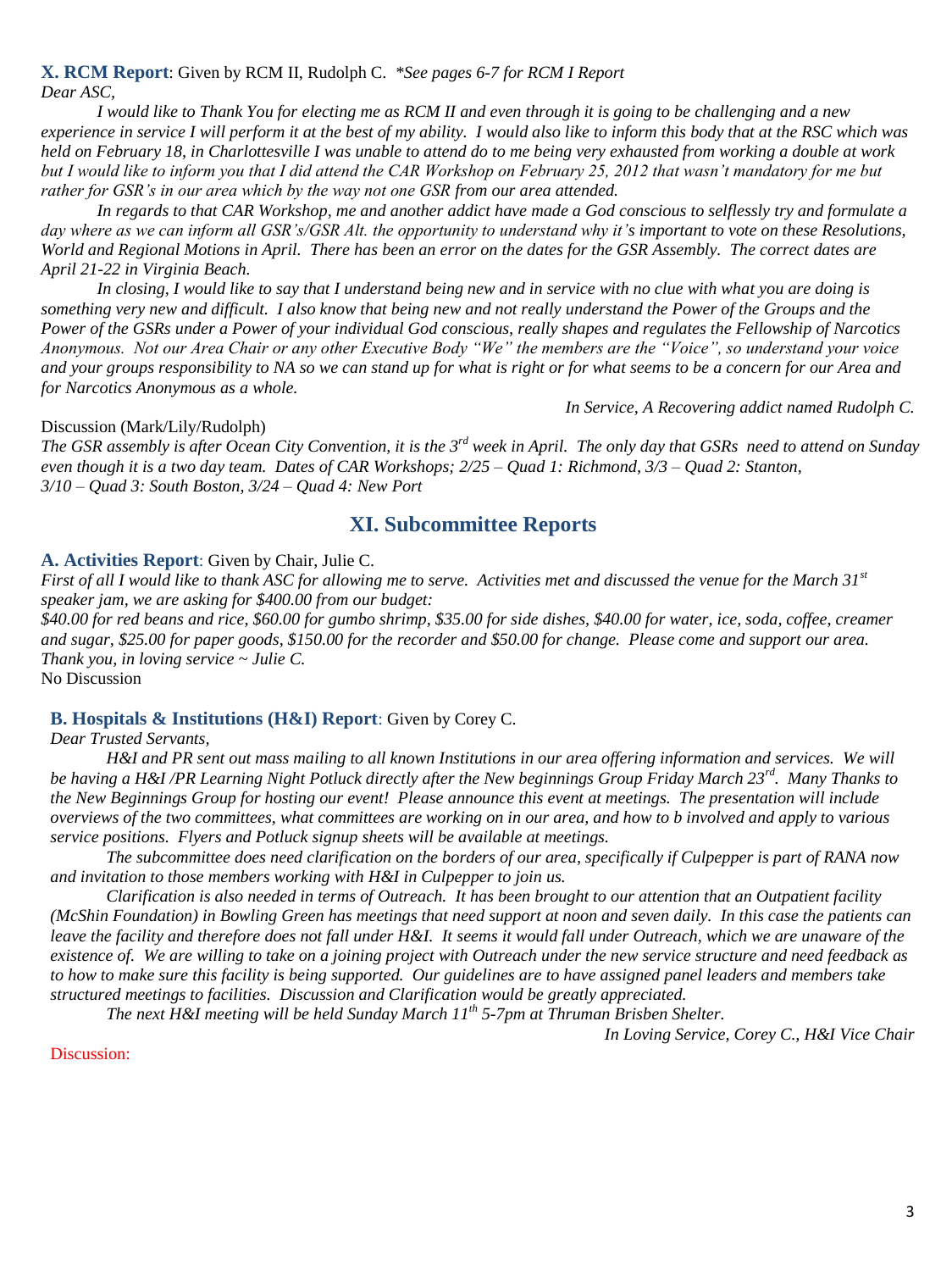#### **C. Literature Chair Report**: Given by Lindsay T.

*Hello Area,*

Literature is still meeting the 3<sup>rd</sup> Thursday of every month upstairs at Wegmans at 5'o'clock. Our Vice Chair is doing a *fantastic job. A member of NA has donated a Sponsorship book to every group as well as some being donated to the Sponsorship Speak Jam. If all GSRs will please see me to get one at the end of Area.* 

*Last month there was some confusion about the amount of literature that was given to PR and H&I for their mailing. The amount that was given was \$120. I have talked to the H&I Chair to clarify the amount of literature that she received from the previous Chair is \$110.*

*I ordered and received \$511.27 from Freestate. Our end balance after the Freestate order was taken out and is \$156.48. We sold \$413.70 in literature in February. I will be putting in a motion to pay Freestate.* 

*I am still working on finding a system that works for me with this new budget. I have not met with the Treasurer to try and figure it out. I will work on that this month and report back next month.* 

*ILS, Lindsay*

#### Discussion:

(Lily D./Lindsay T.) *\$156.48 is left in budget after putting in literature order today for March.* (Christopher K. /Lindsay T.) *There is literature available for groups as a line item in the Literature Budget, a motion must be brought before the Area to vote to use for groups*

#### **D. Outreach Report**: **Open position** – no report.

#### **E. Public Relations (PR) Report**: Given by Kemper B., Chair

*Good Afternoon ASC,*

*The PR Subcommittee met at the combination meeting on Sunday, February 12th. We discussed and agreed that the groups would meet separate for the first hour of the meeting if needed, and then meet together for the remainder of the meeting. For PR"s part, 47 Letters were sent out successfully to various institutions, schools, and public service offices. We will be checking and preparing for any responses we receive out of this in the coming weeks. Also, we are hosting a Public Relations Information table at the upcoming Speaker Jam on March 31st. 800 Meeting lists were ordered for the first quarter of 2012. I have now created a spreadsheet for the meeting list distribution to be able to have a better record and accountability to the disbursement of meeting lists, and to make the process fair for all meetings in our area. I will now disburse 30 meeting lists at a time to each group and document whom I made the disbursement to. The website will undergo a few changes this week. The first change is that due to some complications with web.com technical staff, we are unable to change or alter our forwarding addresses for each subcommittee as seen on the contact sheet given out at each ASC meeting. We will now route all email links to the webservant/PR chair, Kemper, and he can forward them to the respected member so that we can make sure that the person that has emailed the area can get their response in a timely fashion. The other changes include removal of the newsletter subcommittee link in the area service page, adjustment of a few page link names, and updating the literature order sheet and area inventory pages. Any and all other suggestions for the website are welcome.*

Last area, PR was released a check for \$84.19, in which \$45.00 were given in advance to purchase stamps for the *mailing, 100 @ \$0.45 each. These were purchased, but a receipt was misplaced. A receipt was reprinted but reflects some errors. This was not noticed until recently and as a result I have not been able to ascertain a correct receipt. Please accept my personal apology for this and in the future I plan to ensure that a receipt is taken at all future purchases. Also, when mailing out the 47 letters, the weight of the letters cost an extra \$0.35 a piece and was paid for out of pocket. The total being \$16.45. There is a correct receipt to be handed in for this purchase and will be included in a motion.*

*Web.com withdrew their funds prior to the check for the website clearing, in which the check as per the treasurer will be rewritten to reimburse the PR member that the funds were withdrawn from in a motion. The amount of which is \$109.45. A receipt in digital for is at hand to be sent to our administrative committee via email.*

*The literature order for the PR subcommittee will be written in motion form to be released from the budget at an estimated \$57.50 subject to adjustment for any literature that might not be in stock today.*

*Lastly, the meeting lists totaled \$97.12 (including shipping) and were paid for by a PR servant on 2/13/12. This will be included in a reimbursement motion with extra mailing cost totaling \$113.57. A receipt in digital for is at hand to be sent to our administrative committee via email.*

*Our next PR and H&I Subcommittee combination meeting will be held on Sunday, March 11th, 2012 at the Thurman Brisbens Shelter from 5 – 7 pm on the second floor. We welcome all to attend! Thank you all again for letting me serve. ILS, Kemper B. - RANA PR Chairperson*

Discussion: (Mark T./Kemper B./Lili D./Teresa C.) The Minutes do not contain contact information. We are paid up for 13 months with web.com however due to the lack of service from them and the decline of our relationship with them over the past year we will be exploring options to get the site moved correctly over the next 13 months. The email addresses on the site for Area positions are not currently working due to web.com lack of help support, therefore as of today Kemper some testes so that all emails are coming to webservant.com for the time being until we the email addresses are correct.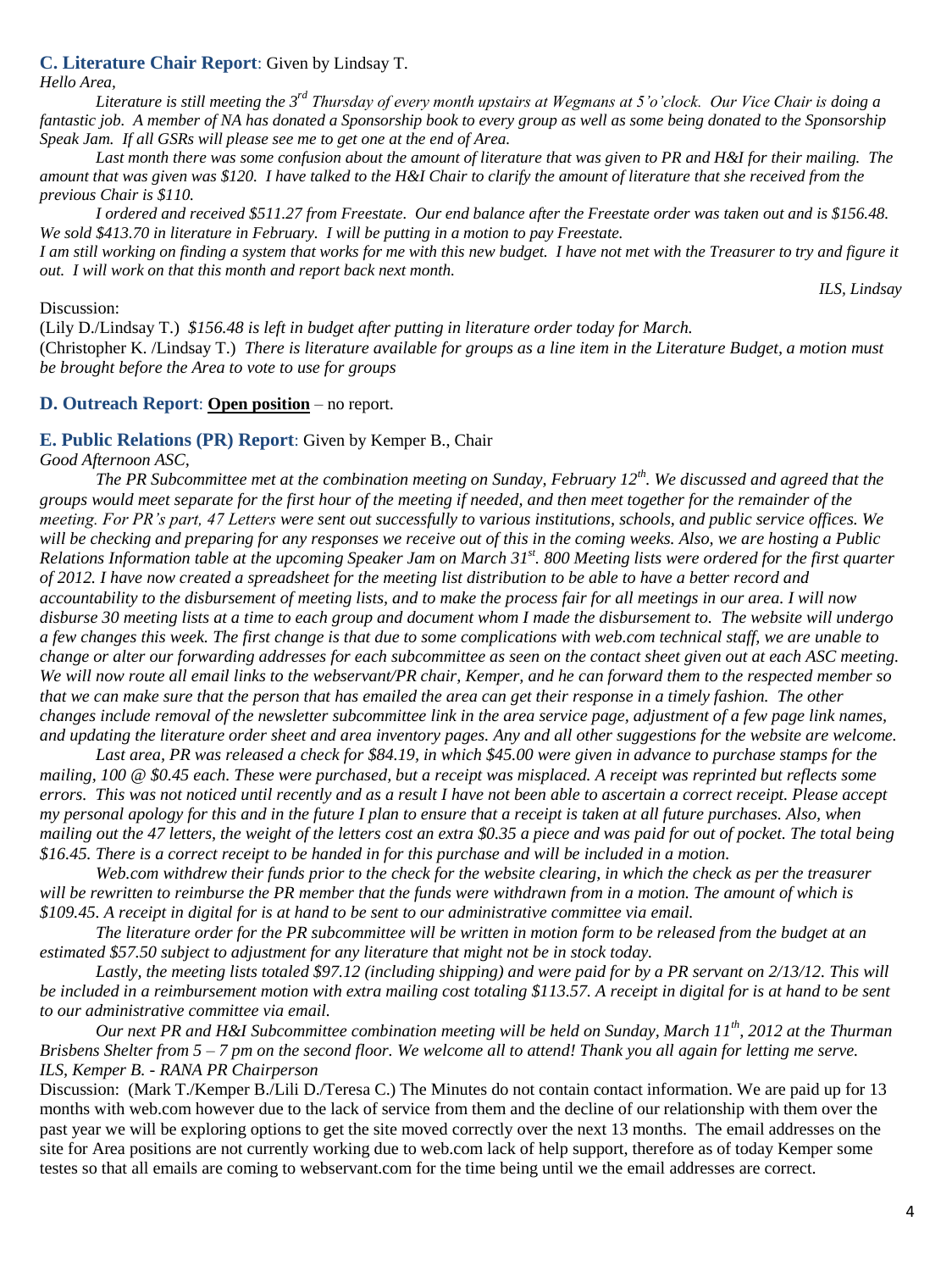#### **E. Public Relations (PR) Report** *(continued)*: Given by Kemper B., Chair Discussion:

*Therefore the emails on RANA contact sheet that were in your folders today are not currently active, so please do not use these contact email addresses. Use the webservant@rappahannockareaof na.com address for the next month. If anyone goes to the RANA website they will only see this email for contact information as the emails on this list have temporarily been removed until this is repaired properly.*

### **F. VCRR Director Report**: Given by VCCR Director, Gary T.

*I don"t have a report as the first meeting for the VRCC is two weeks from today. Only one thing I wanted to note after looking through the VRCC website, other areas do have a Vice Chair for VRCC director, that is all I have to offer.* Discussion: (Christopher K./Mark T./Gary T.) *Secretary II to create a folder for the VRCC Director for next ASC.* (Mark T./Gary T.) RANA does not currently have a position for VRCC II.

(Greg G./Gary T.) *It looks as we did make profits from the last convention from looking at the report on AVCNA.com. The report appears to be confusing; however it did look as if registration did bring in profits.*  (Mark T./Gary T.) *The next meeting will be 3/31 in Roanoke.*

## **XII. Group Service Representative (GSR) Reports**

| <b>HOME GROUP</b>                                                                                                              | <b>GSR/ALT</b>                      | <b>DAYS AND TIMES</b>  | # GROUP                  | #AVG.                    | 7 <sup>th</sup> | LIT.         |  |
|--------------------------------------------------------------------------------------------------------------------------------|-------------------------------------|------------------------|--------------------------|--------------------------|-----------------|--------------|--|
|                                                                                                                                |                                     | OF MEETINGS            | <b>MEMBERS</b>           | <b>ATTENDING</b>         | TRAD.           | <b>ORDER</b> |  |
| 1. Just For Today                                                                                                              | <b>ABSENT</b>                       | Sun. $12 - 1:30$ pm    | $\equiv$                 |                          | \$0             | \$0          |  |
| ** Absent at Area 3 months in a row**                                                                                          |                                     |                        |                          |                          |                 |              |  |
| 2. Set it Off                                                                                                                  | <b>ABSENT</b>                       | Sun. 7 - 8:30pm        |                          |                          | \$0             | \$0          |  |
| 3. Who Wants to Live                                                                                                           | Terry C. - GSR                      | Mon. - Fri.12 - 1:00pm |                          | $35-40$                  | \$34.00         | \$153.07     |  |
| Group is growing in the last few weeks to 35-40 people. We have a lot of newcomers attending                                   |                                     |                        |                          |                          |                 |              |  |
| Group Anniversaries: None this month.                                                                                          |                                     |                        |                          |                          |                 |              |  |
| 4. In It to Win it                                                                                                             | Stephanie - Sub                     | Mon. 7:30 - 8:00pm     | 15                       | $30 - 40$                | \$10            | \$0          |  |
| Strong group, 30-40 a week 15 home group members. Serenity home and Sunshine lady attending weekly. Greg is the new            |                                     |                        |                          |                          |                 |              |  |
| Chair elected and Richard is the new Secretary elected. 3 newcomers joined the home group. We have speakers scheduled out      |                                     |                        |                          |                          |                 |              |  |
| till the end of July from C&P regions with 20+ years clean time.                                                               |                                     |                        |                          |                          |                 |              |  |
| Group Anniversaries: Billy, 3 yrs on 03/12, Richard, 1 yr on 03/19, Christopher K., 2 yrs on -4/08                             |                                     |                        |                          |                          |                 |              |  |
| 5. Hope Fiends                                                                                                                 | <b>ABSENT</b>                       | Tue. 7 - 8:00pm        |                          |                          | \$0             | \$0          |  |
| ** Absent at Area 3 months in a row**                                                                                          |                                     |                        |                          |                          |                 |              |  |
| 6. Standing by Recovery                                                                                                        | Steve - Alt GSR                     | Tue. $7:30 - 8:30$ pm  |                          | $10-15$                  | \$54.70         | \$3.30       |  |
| Attendance is steady @ 10-15 people. I have been attending this group for 1 year and with the addition of Teresa I feel we are |                                     |                        |                          |                          |                 |              |  |
| at the strongest we have been. There are quite a few newcomers so 'recovery speak' is very important – we are good!            |                                     |                        |                          |                          |                 |              |  |
| Donations are high because we rolled change.                                                                                   |                                     |                        |                          |                          |                 |              |  |
| Group Anniversaries: Teresa C., 14 yrs on 03/11 will be celebrated on Tuesday 3/13.                                            |                                     |                        |                          |                          |                 |              |  |
| 7. Clean Works                                                                                                                 | Brandon - GSR                       | Wed. 7 - 8:00pm        |                          |                          | \$30.00         | \$18.00      |  |
| Meeting attendance is still great, 25-30 plus sometimes. Strong home group member team work.                                   |                                     |                        |                          |                          |                 |              |  |
| Group Anniversaries: None this month.                                                                                          |                                     |                        |                          |                          |                 |              |  |
| 8. The Lie Is Dead                                                                                                             | <b>ABSENT</b>                       | Wed. 7 - 8:15pm        | $\overline{\phantom{a}}$ | $\overline{\phantom{a}}$ | \$0             | \$0          |  |
| 9. Start Living Group                                                                                                          | <b>ABSENT</b>                       | Thu. 7 - 8:00pm        | $\overline{\phantom{a}}$ | $\overline{a}$           | \$0             | \$0          |  |
|                                                                                                                                |                                     |                        |                          |                          |                 |              |  |
| 10. Freedom from Bondage                                                                                                       | Michael M. -<br>Alt. GSR            | Thur. 8 - 9:00pm       | $\blacksquare$           | $4 - 10$                 | \$7.71          | \$0          |  |
| Has between 4-10 people every week. Never consistent on number. Also has been getting slowly larger.                           |                                     |                        |                          |                          |                 |              |  |
| Group Anniversaries: None reported.                                                                                            |                                     |                        |                          |                          |                 |              |  |
| 11. Man Up to the Flatbook                                                                                                     | Dawn R. - Rep<br>Cleo J. - Alt. GSR | Thur. 7 - 8:30pm       | $\blacksquare$           | ÷,                       | \$0             | \$6          |  |
| Group is doing very well. We are planning on having our anniversary sometime in June or July. We are also trying to order T-   |                                     |                        |                          |                          |                 |              |  |
| shirts for our group. We are in dire need for trusted servants $-$ GSR position is now open. \$37.00 in literature purchased.  |                                     |                        |                          |                          |                 |              |  |
| Group Anniversaries: Kemper B., 3 yrs on 04/07                                                                                 |                                     |                        |                          |                          |                 |              |  |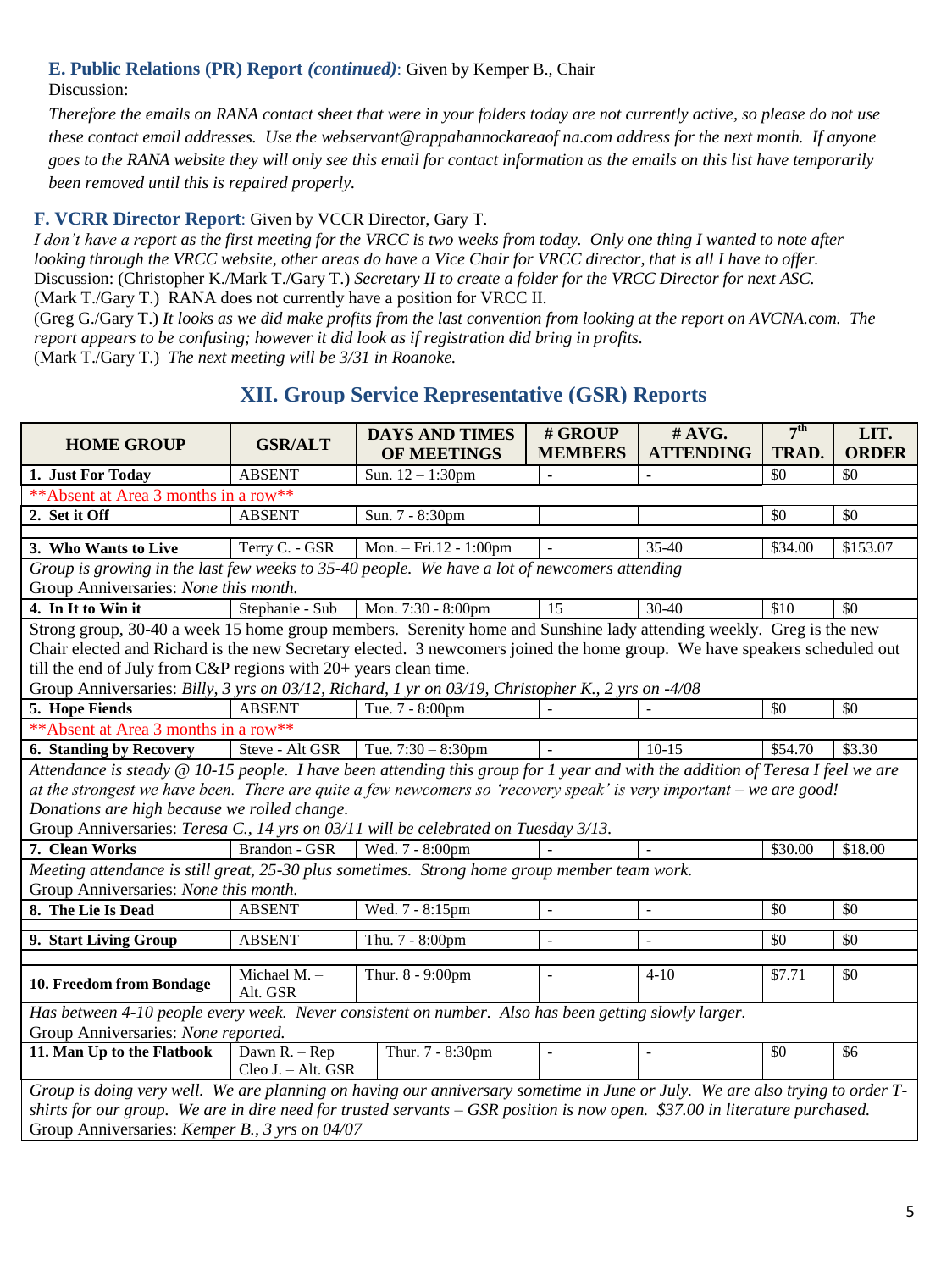# **XII. Group Service Representative (GSR) Reports** *(continued)*

| <b>HOME GROUP</b>                                                                                           | <b>GSR/ALT</b>             | <b>DAYS AND TIMES</b><br>OF MEETINGS | # GROUP<br><b>MEMBERS</b> | $\#$ AVG.<br><b>ATTENDING</b> | 7 <sup>th</sup><br>TRAD. | LIT.<br><b>ORDER</b> |  |
|-------------------------------------------------------------------------------------------------------------|----------------------------|--------------------------------------|---------------------------|-------------------------------|--------------------------|----------------------|--|
| 12. A New Beginning Group                                                                                   | Steve - Alt GSR            | Tue. $7:30 - 8:30$ pm                |                           | $10-15$                       | \$54.70                  | \$3.30               |  |
| Group is doing well. Good attendance. We are donating \$50.00 to area and purchasing \$11.40 in literature. |                            |                                      |                           |                               |                          |                      |  |
| Group Anniversaries: None at this time $\mathcal O$                                                         |                            |                                      |                           |                               |                          |                      |  |
| 13. Primary Purpose                                                                                         | Brandon - GSR              | Wed. 7 - 8:00pm                      | ۰                         | $\blacksquare$                | \$30.00                  | \$18.00              |  |
| ** Absent at Area 3 months in a row**                                                                       |                            |                                      |                           |                               |                          |                      |  |
| 14. Experience, Strength &                                                                                  | <b>ABSENT</b>              | Wed. 7 - 8:15pm                      |                           |                               | \$0                      | \$0                  |  |
| Hope                                                                                                        |                            |                                      |                           |                               |                          |                      |  |
| 30-40 attending. $$15$ - Donations $$12$ - Literature order.                                                |                            |                                      |                           |                               |                          |                      |  |
| Group Anniversaries: None this month.                                                                       |                            |                                      |                           |                               |                          |                      |  |
| 15. Clean and Serene                                                                                        | <b>ABSENT</b>              | Thu. 7 - 8:00pm                      |                           |                               | \$0                      | \$0                  |  |
| 5-15 in attendance. Still need trusted servants to open and lead. No donation this month.                   |                            |                                      |                           |                               |                          |                      |  |
| Group Anniversaries: None reported.                                                                         |                            |                                      |                           |                               |                          |                      |  |
| 16. Final Surrender                                                                                         | Michael M. $-$<br>Alt. GSR | Thur. 8 - 9:00pm                     |                           | $4 - 10$                      | \$7.71                   | \$0                  |  |
| Group is steadily growing, 10-20 people. Still a need for experience. Purchased \$6 for literature.         |                            |                                      |                           |                               |                          |                      |  |

Discussion:

Final Surrender meets at 7-8pm, will be corrected on next printing of meeting list in O1. New group to be added to meeting list; Noon Beginnings M-Sun 12-1pm at same location. – see Open Sharing Session.

Group Anniversaries: *Frankie G., 1 yr in Feb.*

#### $\bold {XIII.~2}^{\bold {nd}}$  Quorum **Legend: P = Present A = Absent**

| <b>HOME GROUP NAME</b>             | P/A | <b>NAME</b> | <b>POSTION</b> |
|------------------------------------|-----|-------------|----------------|
| 1. Just For Today                  | A   |             |                |
| 2. Set It Off                      | A   |             |                |
| 3. Who Wants to Live               | P   | Terry C.    | <b>GSR</b>     |
| 4. In It to Win It                 | P   | Kim         | GSR            |
| 5. Hope Fiends                     | A   |             |                |
| 6. Standing By Recovery            | P   | Steve S.    | Alt GSR        |
| 7. Clean Works                     | P   | Brandon H.  | <b>GSR</b>     |
| 8. The Lie Is Dead                 | A   |             |                |
| 9. Start Living Group              | A   |             |                |
| 10. Freedom from                   | P   | Michael M.  | Alt. GSR       |
| Bondage                            |     |             |                |
| 11. Man Up to the<br>Flatbook      | P   | Cleo J.     | <b>GSR</b>     |
| 12. A New Beginning                | P   | Sara T.     | <b>GSR</b>     |
| Group                              |     |             |                |
| 13. Primary Purpose                | A   |             |                |
| 14. Experience, Strength<br>& Hope | P   | Kathy W.    | GSR            |
| 15. Clean and Serene               | P   | Mark E.     | GSR            |
| 16. Final Surrender                | P   | Mike D.     | Alt GSR        |

| 2 <sup>st</sup> QUORUM CALL -Must 4 per Bylaws |    |  |  |  |
|------------------------------------------------|----|--|--|--|
| Group Represented                              | 10 |  |  |  |
| <b>Procedural Votes</b>                        | 10 |  |  |  |

### **XIV. Unfinished Business**

**(Lili D. Mark T./Rudolph C):** *Few Months ago were going to White Oaks to get a check. Tabled to next month, Mark is going to go to White Oak and will get a new check cut (\$200) because if it was never deposited they will still have the monies. Check should be made out RANA.*

### **\*X. RCM Report** *(late report):* Given by RCM I, Antoinette B.

*Good afternoon,*

*This RCM is pleased to report that 154th Central Atlantic Region took place February 18, 2012 in Charlottesville, Va. Open Forum begin at 12:10pm Serenity Prayer, Topics of Discussion were as follows: 1. Budget 2. Location of CAR Workshops in Peninsula 3. Closed Meetings 4.CAR/CAT Workshop 5. Probation Officers attending meetings6. Subcommittee meeting attendance 7.Regional Printer 8. Proxy Vote GSR* 

*There were 2 Areas who were not present for 2 RSC Outer Limits and New River Valley both will report back next RSC. Recognition of New Attendees Lance G. is representing the Beach Area. Quorum was established 14 RCM/ RCM Alt present, 1st and 2nd Quorum met. There seems to be some confusion about different types of decisions contained in the CAR report. Two types of binding decisions will be made at this Conference: Motions: These are decisions about actions to be taken now.*

 *Resolutions: These are intended to reach agreements in principle on on broad-based ideas. They help create a Conceptual foundation for the future changes. Two types of items in the CAR are designed to gauge preference and support levels for ideas that will inform and guide future work. They may lead to future decisions, But are not decisions that will be made at this conference.*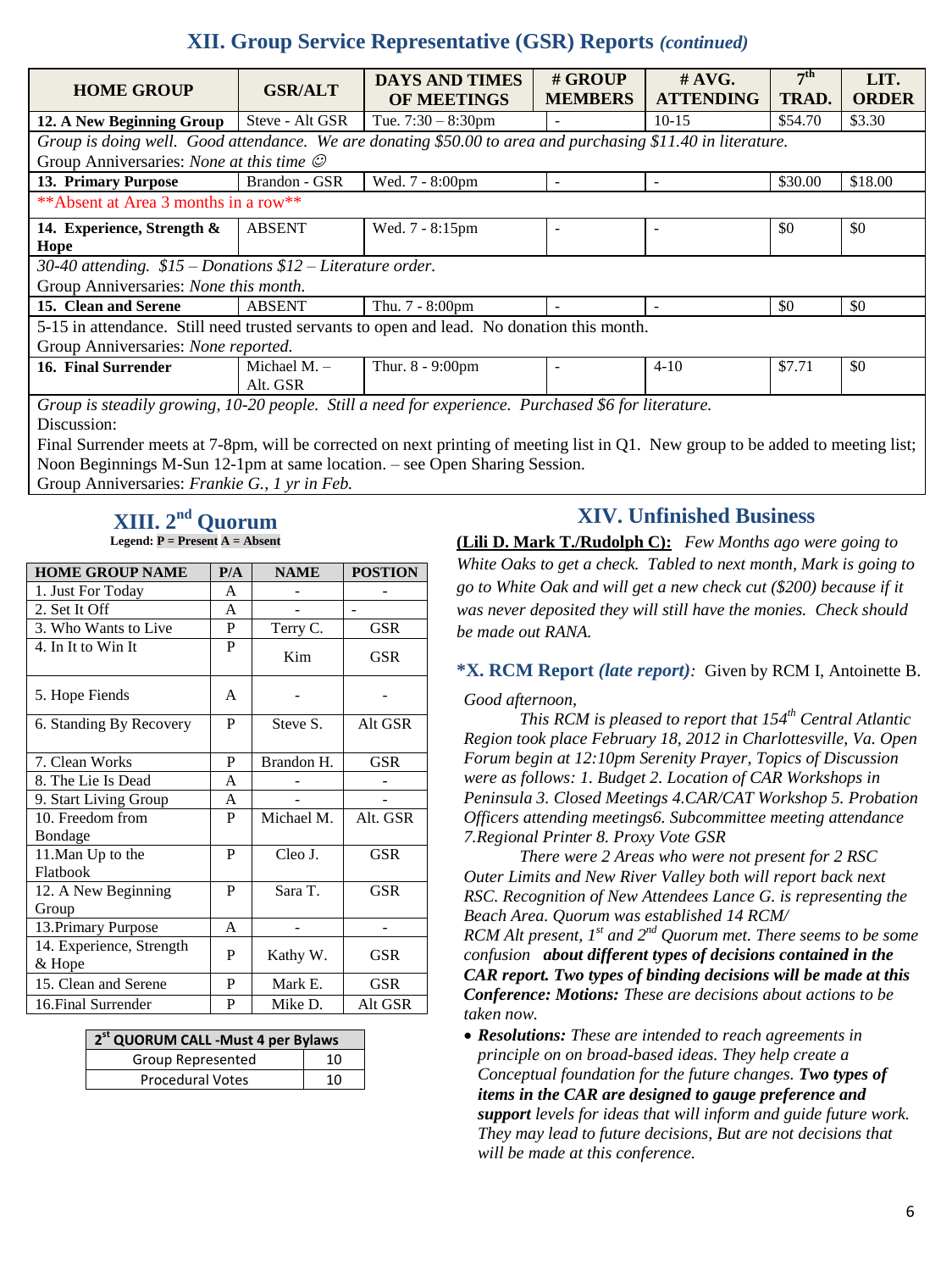**\*X. RCM Report** *(late report – continued):* Given by RCM I, Antoinette B.

 *Straw polls: Non-binding votes intended to gauge Support for more specific aspects of the service system Proposals. Results are intended to be used to guide future work. The H&I Regional Subcommittee"s last meeting was held on January 21, 2012.*

*In Chesapeake, Virginia. Eight NA members were there, seven in person and one by phone the road conditions were icy for the chair of the committee. The Policy subcommittee met on January 21 at the Churchland Baptist Church, in Chesapeake VA. The Policy Chair, Bill M. and Terry from Tidewater attended. Motions back to groups 153-6 was passed RANA abstained from this vote RCM failed to bring this motion back to groups. Motions 153-7 and 153-8 passed and the RANA vote was carried which were in favor of these two motions. There will be only 15 rooms available for the GSR assembly might be a good suggestion to put forth a motion to supply rooms in case there are limited or run out before they are made available to this Area. I have turned in\$20.00 prepaid gas receipt for my out pocket expense to attend Region. My term is up in April I want to thank the RANA Area for allowing me to serve. In Loving Service, Antoinette B.*

Discussion: (Antoinette B./Corey C.) *H&I donated 2 Basic Text to our Area and I can turn those into Corey C., RANA H&I Vice Chair, today.* 

(Lily D., Treasurer/Mark T.): *Regarding the pre-paid gas receipt turned into today per the minutes from January "12 we will need a vote from this body to accept this as receipt for payment today. Motion will be written and voted on during New Business.*

### **XV. Elections for Open Positions**

\*Treasurer II \*RCM I \*Out Reach Chair

**Outreach Chair: Motion 03/04-7:** 

**RCM I: Motion 03/04-6:**  Greg G nominated by Christopher K.  $2<sup>nd</sup>$  by Terry C. Qualification read from Bylaws – Qualification satisfied Vote: **Passed** Congratulations!

### **New RCM I for RANA is Greg G**.

# Qualification read from Bylaws – Qualification satisfied Vote: **Passed** Congratulations! **New Outreach Chair for RANA is Stephanie B.**

Stephanie B. . nominated by Corey C.., 2<sup>nd</sup> by Sara T.

**GSRs please pass** on at your home groups the open positions remaining at ASC: \***Treasure II** \*See your copy of the Bylaws for qualifications.

### **XVI. New Business**

**Regional Motions:** *None presented to be voted on.* **Area Motions**

**Motion 03/04-8**: Maker: Greg G., 2<sup>nd</sup> by Sara T.

To provide hotel rooms to RANA GSRs on the night of April 21<sup>st</sup> in VA beach. This is to attend GSR Assembly on  $4/21/12$ . A maximum of 6 rooms to be purchased at a cost not to exceed \$650.00. Rooms from Region will be procured  $1<sup>st</sup>$ , if available.

**Intent:** To allow group reps to carry their group"s conscience in regards to motions in the 2012 conference agenda report. **\*Amended:** *Friendly amendment offered by Lily D. and accepted by maker, Greg G,* Funds to come from RCM 2012 Budget

Motion 03/04-9: Maker: Who Wants to Live, 2<sup>nd</sup> by Sara T. \*Procedural Vote to do business, not to go back to groups. To create an ad hoc committee to hold a local CAR workshop on March 24<sup>th</sup> from 1pm to 5pm at The Shelter and to provide \$100 to the committee per approved 2012 budget to hold said event. \$10: Rent to Shelter, \$40: Copies of handouts, info, supplies, etc., \$50: Refreshments.

**Intent:** To provide all interested persons an opportunity to learn about and discuss all aspects of the 2012 Conference Agenda Report.

*VOTE: For=7, Against= 0, Abstain= 0 Motion – PASSED*

Motion 03/04-10: Maker: Brandon H. 2<sup>nd</sup> by Antoinette B. \*Procedural Vote to do business, not to go back to groups. To extend ASC pass 6:30pm.

**Intent:** To complete the business of the month

*VOTE: For=7, Against= 2, Abstain= 0 Motion – PASSED*

# nd by Sara T. \***Vote to go back to groups\***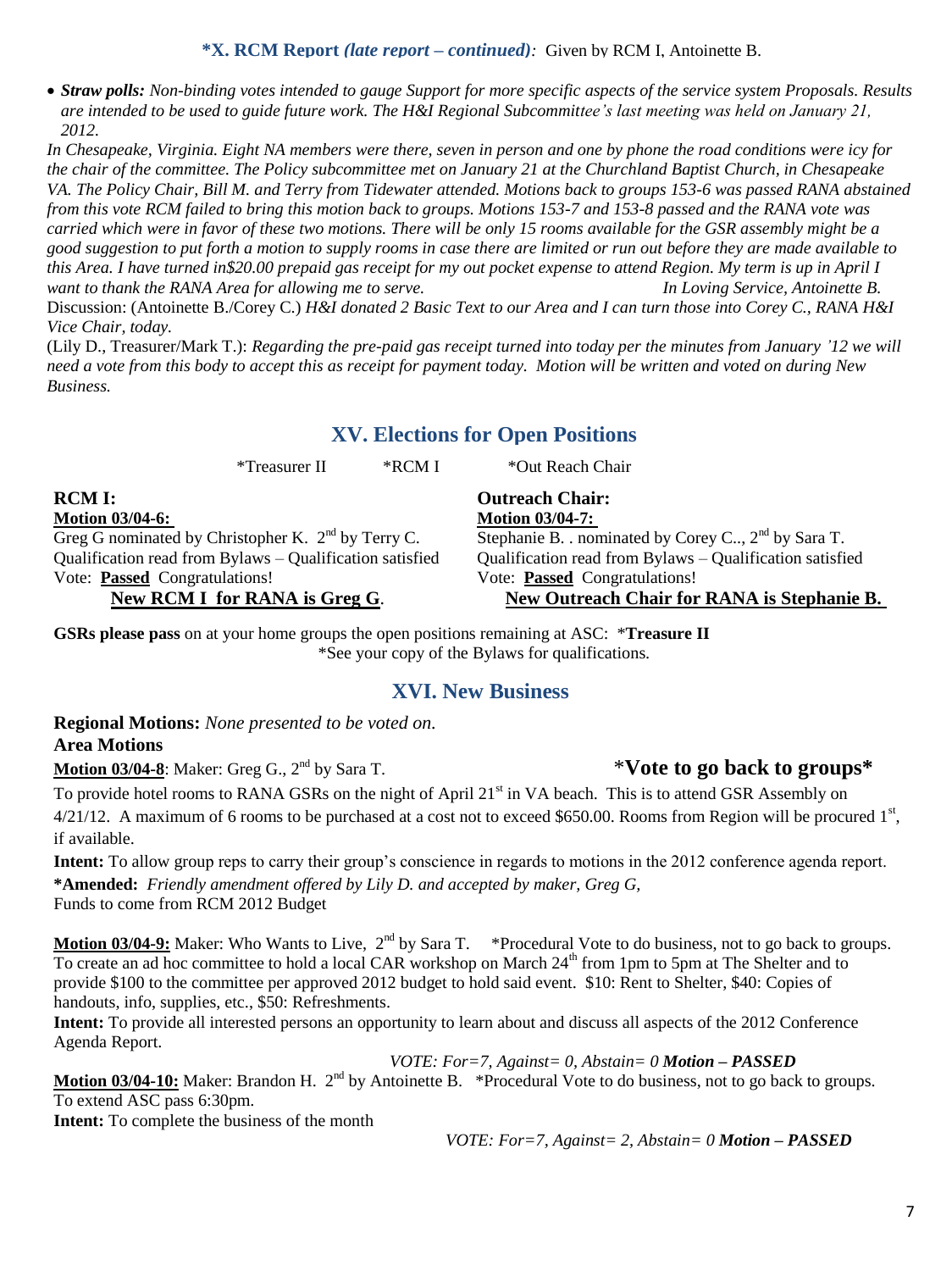### **XVI. New Business** *(continued)*

| Motion 03/04-11: Maker: Treasurer, Lili D.                                                                                           | *Budgeted item no $2nd$ or vote required.                       |               |
|--------------------------------------------------------------------------------------------------------------------------------------|-----------------------------------------------------------------|---------------|
| To void check #1061 issued to Web.com for \$109.45 that they never received. To reissue check for \$109.45 to Kemper B.              |                                                                 |               |
| to reimburse him for web.com payment.<br><b>Intent:</b> To be self-supporting per the $7th$ Tradition                                |                                                                 | No Discussion |
| Motion 03/04-12: Maker: Treasurer, Lili D.                                                                                           | *Budgeted item no $2nd$ or vote required.                       |               |
| To pay 3 months' rent to Fairview Baptist Church.                                                                                    |                                                                 |               |
|                                                                                                                                      |                                                                 | No Discussion |
| <b>Intent:</b> To comply with Bylaws.                                                                                                |                                                                 |               |
| Motion 03/04-13: Maker: Activities Chair, Julie C.<br>Monies for Speaker Jam \$400.00                                                | *Budgeted item no $2nd$ or vote require                         |               |
| Intent: To carry the message to the addict who still suffers                                                                         |                                                                 | No Discussion |
| 03/04-14: Maker: Literature Chair, Lindsay T.                                                                                        | *Budgeted item no $2nd$ or vote required.                       |               |
| To pay Freestate \$511.27 for literature                                                                                             |                                                                 |               |
| <b>Intent:</b> To pay for literature                                                                                                 |                                                                 | No Discussion |
| Motion 03/04-15: Maker: Sara T., 2 <sup>nd</sup> by Kathy W.                                                                         |                                                                 |               |
|                                                                                                                                      |                                                                 |               |
| To give the Bowling Green noon meeting – Noon Beginnings Group of NA the literature they need to carry the message to                |                                                                 |               |
| the still suffering addict.                                                                                                          |                                                                 |               |
| <b>Intent:</b> 5 <sup>th</sup> Tradition                                                                                             |                                                                 |               |
| *Amended: Totaling \$40.00 as this is the amount per the Bylaws that does not require a vote go back to the groups so                |                                                                 |               |
| that the group can get the literature they need to today.                                                                            |                                                                 |               |
|                                                                                                                                      | <i>VOTE: For=8, Against=0, Abstain=1 <b>Motion</b> - PASSED</i> |               |
| Motion 03/04-16: Maker: PR Chair, Kemper B.                                                                                          | *Budgeted item no $2nd$ or vote required.                       |               |
| To reimburse \$16.45 (extra mailing costs) and \$97.12 (cost of meeting lists) totaling \$113.57 to Kemper B. for extra              |                                                                 |               |
| money used to send mailing letters that wasn't originally included in \$84.19 given to PR at February's Area.                        |                                                                 |               |
| Intent: To pay back funds used for purpose of mailing and meeting lists purchased from personal account in advance.                  |                                                                 |               |
|                                                                                                                                      |                                                                 | No Discussion |
| Motion 03/04-17: Maker: PR Chair, Kemper                                                                                             | *Budgeted item no $2nd$ or vote required.                       |               |
| To release \$69.01 of budgeted amount from PR budget to Literature Chair for purchase of literature for PR Subcommittee.             |                                                                 |               |
| Intent: To acquire more literature for PR presentations and information tables to carry the message.                                 |                                                                 |               |
|                                                                                                                                      |                                                                 |               |
|                                                                                                                                      |                                                                 | No Discussion |
| <b>Motion 03/04-18:</b> Maker: Greg G., $2^{nd}$ by Kim K.<br>To accept RCM's pre-paid gas receipt that was submitted today for gas. | *Procedural Vote to do business, not to go back to groups.      |               |
| <b>Intent:</b> To be fully self-supporting                                                                                           | VOTE: For=8, Against= 0, Abstain= 1 <b>Motion - PASSED</b>      |               |
|                                                                                                                                      |                                                                 |               |
| <b>XVII. Review of Group Status and Business</b>                                                                                     |                                                                 |               |
| Final Surrender, Clean & Serene, and Hope Fiend groups could use support from experience members, in need of                         |                                                                 |               |
| sponsors.                                                                                                                            |                                                                 |               |
| <b>XVIII. Open Sharing</b>                                                                                                           |                                                                 |               |
| <b>Lindsay T., Literature Chair:</b> GSRs please be sure to pick up your copy of the "Sponsorship" book.                             |                                                                 |               |
| <b>Teresa C., Secretary I</b> : If you have not already given you email/contact info to me to get the minutes please do so before    |                                                                 |               |
| you leave. If you know someone that should have the minutes and did not get them, please forward to them in email AND                |                                                                 |               |
| cc' me, Teresa C. and I will add them to the email list.                                                                             |                                                                 |               |
| Greg G., RCM I (May): When you go back to your home groups please be sure to announced the upcoming local CAR                        |                                                                 |               |
| Workshop that will have important information that your groups will need to vote on $-$ open to everyone, not just GSRs.             |                                                                 |               |
| There will be food as well.                                                                                                          |                                                                 |               |

**Kemper B., PR Chair:** *If you haven"t received a packet of 30 new meeting lists please see me to get them.* **Antoinette B, RCM I./Lily D., Treasurer:** *Last obligation as RCM I is April "12 RANASC.*

### **XIX. Adjournment & Serenity Prayer**

**Motion 03/04-19:** Maker: Gary T. To approve March Agenda \*Procedural Vote

*VOTE: For=9, Against= 0, Abstain= 0 Motion – PASSED*